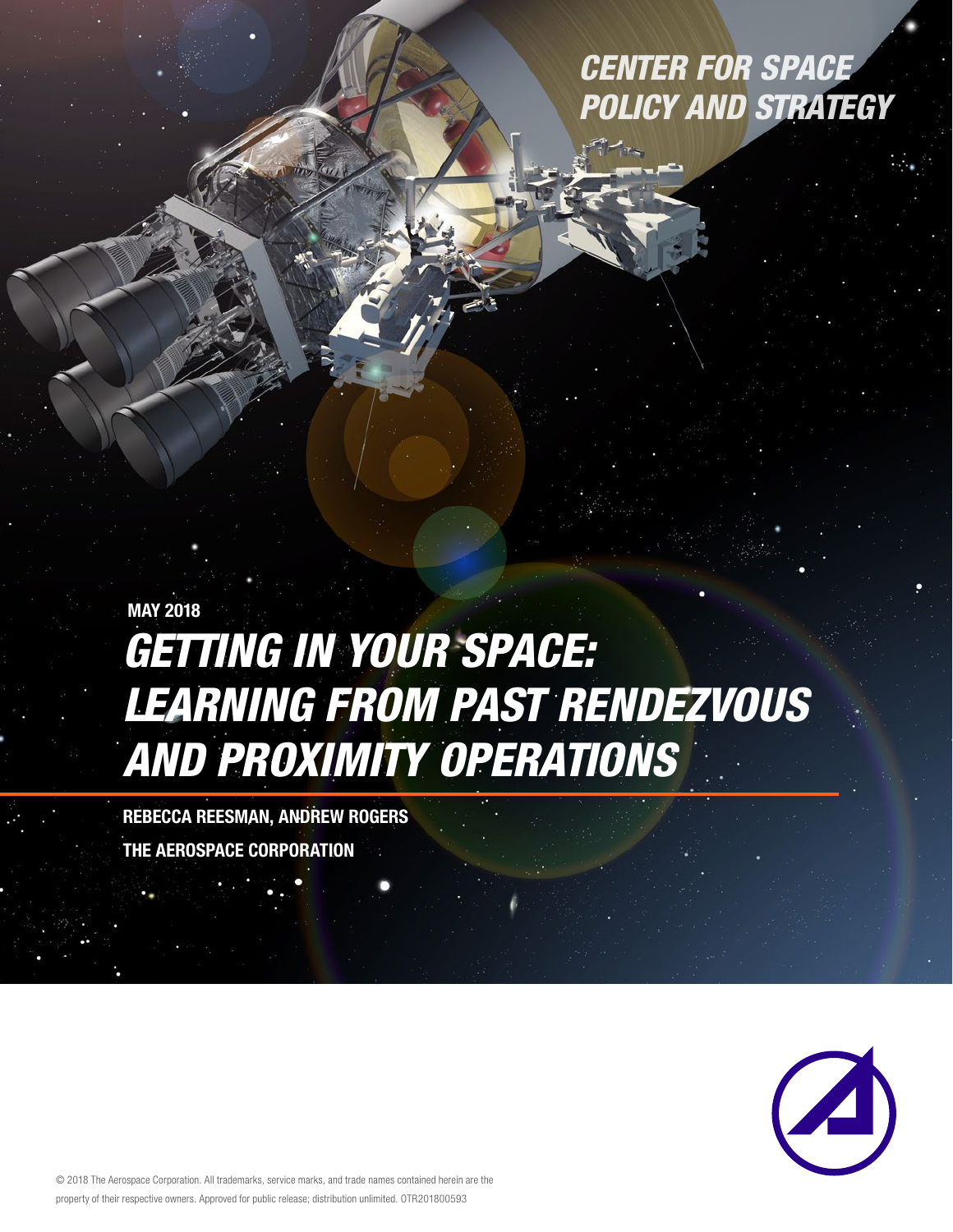#### REBECCA REESMAN

Dr. Rebecca Reesman is a member of the technical staff in The Aerospace Corporation's Performance Modeling and Analysis Department, where she supports government customers in the national security community. Before joining Aerospace in 2017, she was an American Institute of Physics Congressional Fellow handling space, cybersecurity, and other technical issues for a member of Congress. Prior to the fellowship, she was a research scientist at the Center for Naval Analysis, providing technical and analytical support to the Department of Defense, with particular focus on developing and executing wargames. Reesman received her Ph.D. in physics from the Ohio State University and a bachelor's degree from Carnegie Mellon University.

#### ANDREW ROGERS

Dr. Andrew Rogers is a member of the technical staff in The Aerospace Corporation's Mission Analysis and Operations Department. His expertise is in relative motion astrodynamics, control theory, and space mission design. Rogers supports government customers in the areas of conceptof-operations development, orbital analysis, and small satellite technology development. Prior to joining Aerospace in 2016, Rogers received his Ph.D. in aerospace engineering and a bachelor of science in mechanical engineering from Virginia Polytechnic Institute and State University.

#### **CONTRIBUTORS**

The authors would like to acknowledge contributions from Greg Richardson, Josh Davis, Jose Guzman, George Pollock, Karen L. Jones, and James A. Vedda of The Aerospace Corporation.

#### ABOUT THE CENTER FOR SPACE POLICY AND STRATEGY

The Center for Space Policy and Strategy is dedicated to shaping the future by providing nonpartisan research and strategic analysis to decisionmakers. The Center is part of The Aerospace Corporation, a nonprofit organization that advises the government on complex space enterprise and systems engineering problems.



Contact us at www.aerospace.org/policy or policy@aero.org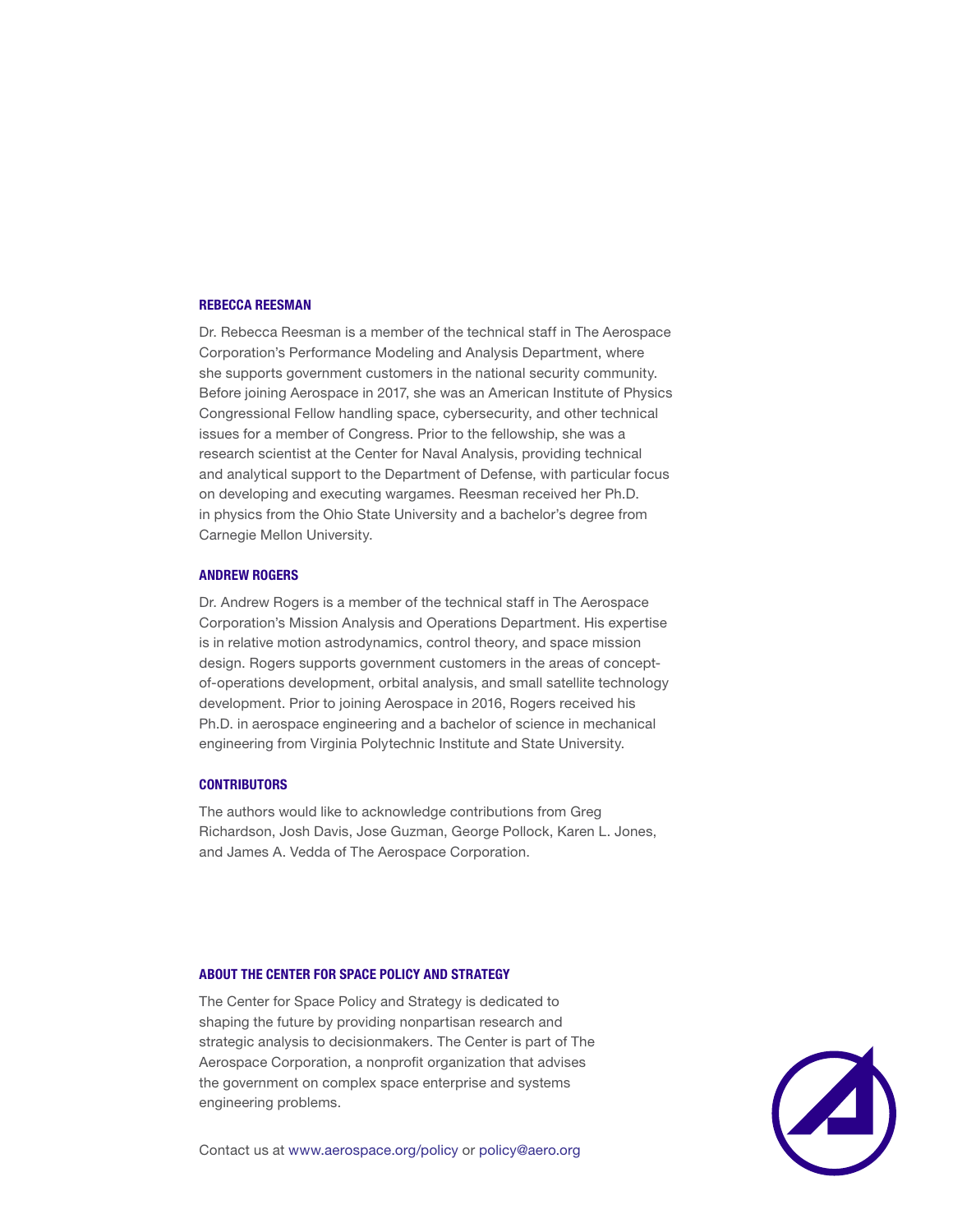### Abstract

*The continued proliferation of satellites has the potential to provide important capabilities in the civil, commercial, and military domains, but some of these activities may outpace needed comprehensive safety rules. The commercial sector's proposed "mega constellations" will create crowded orbit regimes. Coincident with crowded orbits, mission lifetime extension technologies such as on-orbit servicing will require internationally sanctioned rules for safe and transparent interactions. Using rules developed for the International Space Station and other examples, we draw on lessons learned and make recommendations for future rendezvous and proximity operations concepts. The space station provides a compelling case to study due to the wide number of international agencies that have worked together to create a safe and transparent environment for all stakeholders, whereas NASA DART and DARPA Orbital Express were important technology demonstrations that provided valuable lessons learned. All space sectors can benefit from established rules of the road that can be applied to a range of RPO scenarios. The United States has a long history of leadership in international spaceflight collaboration and is uniquely poised to have a lasting, positive influence on future policy decisions in this area.*

## Introduction

The concept and practice of rendezvous and proximity operations (RPO) has been around for decades, though it has recently gained increased industry attention due to interest in activities such as on-orbit servicing. RPO generally refers to orbital maneuvers in which two spacecraft arrive at the same orbit and approach at a close distance. This rendezvous may or may not be followed by a docking procedure. The goal of this paper is to introduce a framework for developing rules of the road for RPO, so we begin by proposing a more formal definition (see insert, p. 3).

Emerging industries and technical capabilities such as on-orbit servicing, formation flying, and active debris removal make this a necessary topic of discussion. Onorbit servicing requires two satellites to be in the same orbit, in close proximity, and will typically include

docking or grappling. Proposed refueling capabilities will require the transfer of fuel.<sup>1,2</sup> Similar capabilities are also used in the on-orbit assembly of sizeable platforms.

In the past two decades, numerous groups have proposed formation flying to collect large numbers of images of Earth through a distributed system of relatively small imaging satellites<sup>3</sup> or to improve the resiliency of space assets.<sup>4</sup> Formation flying describes the relative orbital motion of two or more satellites that are *near* each other. Satellites are considered near each other if the intersatellite distances and speeds are on the order of kilometers and meters per second, as opposed to thousands of kilometers and kilometers per second. Formation flying is a critical component of RPO, as it provides the framework by which to describe the relative motion of the vehicles.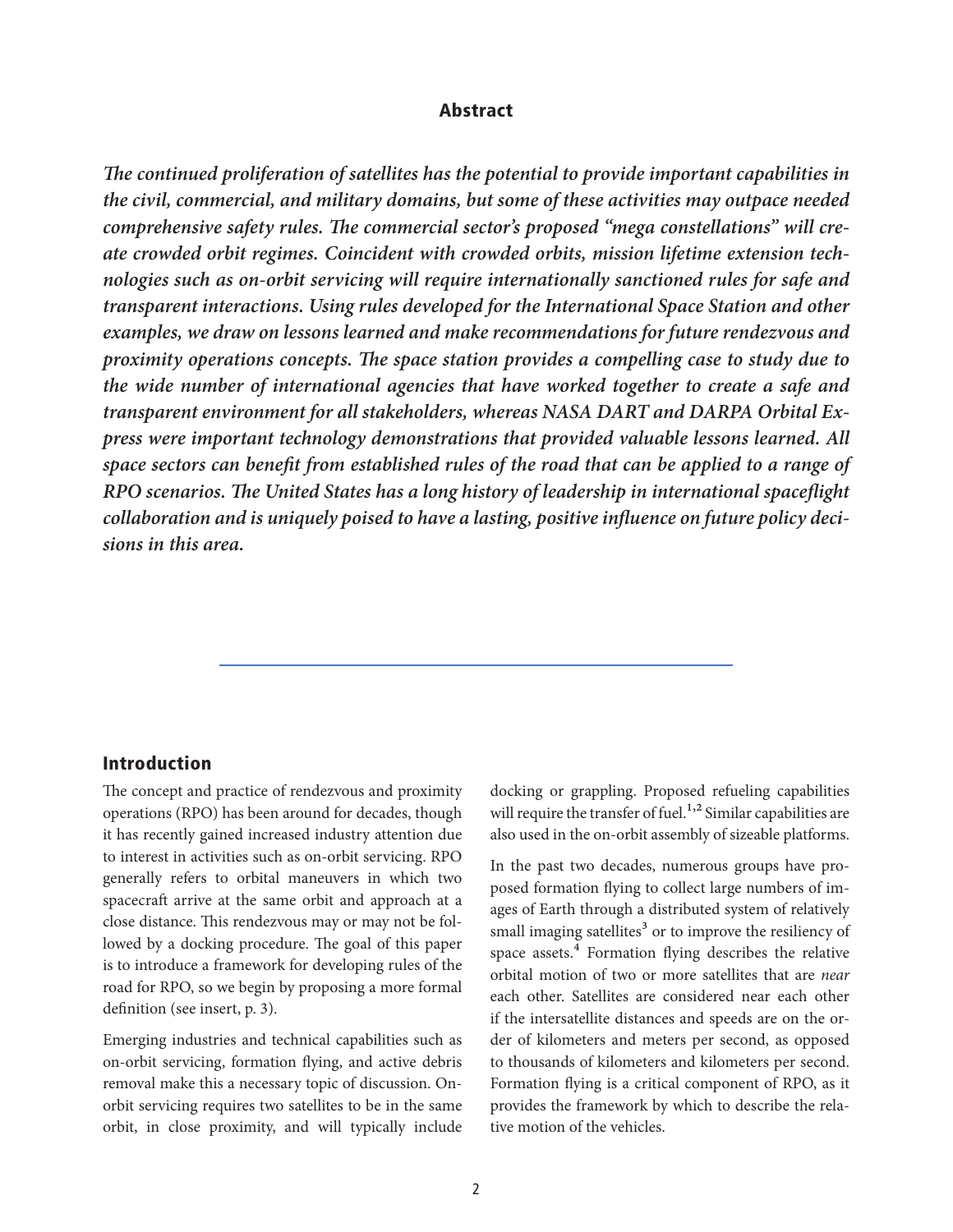#### Rendezvous and Proximity Operations



Example: docking with the ISS. **Non-cooperative RPO:** information transfer between vehicles is one-way only. Example: active debris removal.

**Cooperative RPO:** information (position, velocity,health/status, etc.) transfer is two-way via crosslinks, ground contact, etc.

Active debris removal is a proposed method for removing defunct satellites or loose spacecraft components before their orbits decay on their own.<sup>5,6</sup> It is relevant for orbital regimes where the orbit will not decay naturally (e.g., GEO) or where the orbital traffic is becoming congested or unsafe (e.g., certain altitudes of LEO). Active debris removal may require either cooperative or non-cooperative RPO.

A key distinction to make with respect to satellite RPO is the difference between cooperative and non-cooperative RPO. Cooperative RPO refers to missions where information transfer between the chaser vehicle (the vehicle performing rendezvous) and target vehicle is two-way; health, status, position, pointing, and other information are exchanged between the two vehicles. In other words, the target vehicle is actively supplying the chaser vehicle with information about its state via the navigation and communication systems. This twoway information transfer includes scenarios where the information passes to the ground first before arriving at the other vehicle. Rendezvous and docking with the International Space Station (ISS) is a notable example of this; both the ISS and visiting vehicle are communicating

with each other during the process. Non-cooperative RPO refers to missions where the information transfer between the chaser and target vehicles is one-way only; the target vehicle will not actively provide information regarding its own state to the vehicle performing rendezvous. Efforts to service dead satellites or de-orbit orbital debris are examples of non-cooperative RPO.

NASA began rendezvous and docking events in the mid-1960s. In December 1965, Gemini VI and Gemini VII successfully completed a rendezvous of two spacecraft.7 On March 16, 1966, Neil Armstrong and David Scott successfully docked the Gemini VIII spacecraft with the Agena target vehicle. This was the first ever linking of two spacecraft in Earth orbit.<sup>8</sup> The ability to catch up with already-orbiting spacecraft has been essential for ISS missions.

## Current Efforts

Recognizing the need for agreed upon norms of behavior, DARPA established CONFERS, the Consortium for Execution of Rendezvous and Servicing Operations. The mission of CONFERS is to provide "a permanent, self-sustaining, and independent forum where industry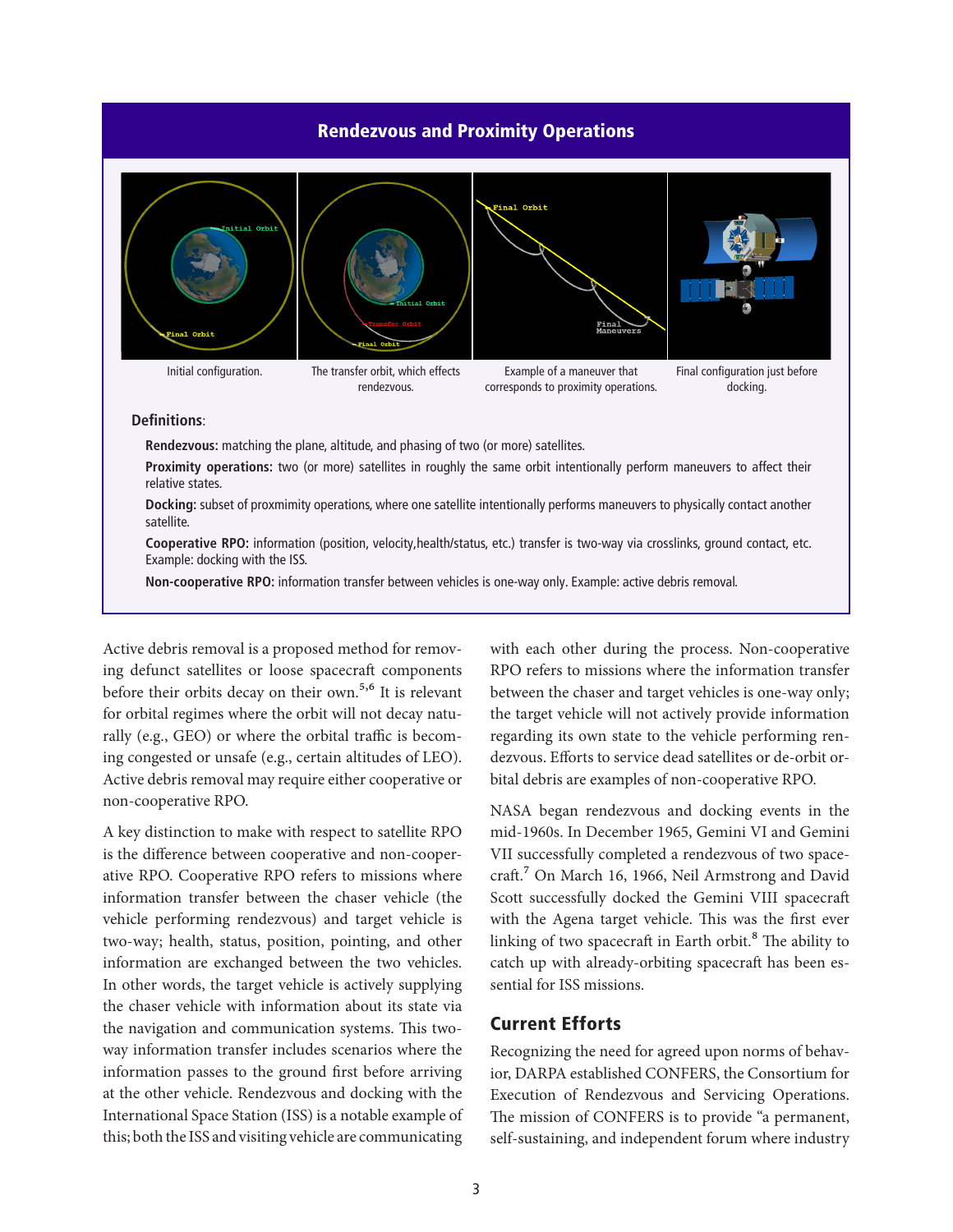could collaborate and engage with the U.S. Government in research about on-orbit servicing, as well as drive the creation of standards that servicing providers and clients would adopt."<sup>9</sup> The historical examples outlined in this paper and subsequent lessons learned can serve as guides for this effort.

Similarly, NASA and the ISS partner agencies have been collaborating to develop international deep-space interoperability standards. The purpose is "to enable industry and international entities to independently develop systems for deep space exploration that would be compatible aboard any spacecraft, irrelevant of the spacecraft developer."<sup>10</sup> The standards are divided into seven sections, including one on rendezvous, $11$  which defines in substantial detail the different phases of RPO, regional operations and zones, decision points, and more.

## **Policy**

No national or international policies explicitly regulate RPO. Article VI of the Outer Space Treaty of 1967 requires governments to provide authorization and continuing supervision of nontraditional activities, to include many proposed RPO activities. Article VII establishes that a party that launches or procures the launching of an object into outer space is liable for the object or its "component parts" in air or in outer space.<sup>12</sup> The Liability Convention of 1972 expands upon the principles of liability for damage caused by space objects introduced in Article VII of the Outer Space Treaty.<sup>13</sup>

On-orbit activities such as communication, spectrum usage, and debris mitigation strategies require approval from the Federal Communications Commission (FCC). A couple of commercial companies pioneering the onorbit servicing market are working to gain regulatory approval in a relatively ad hoc manner. Orbital ATK's on-orbit servicing vehicle, Mission Extension Vehicle 1 (MEV-1), has received approval from the FCC to perform rendezvous, proximity operations, and docking with Intelsat-901, as a demonstration.<sup>14</sup>

Many RPO activities involve the use of cameras for situational awareness, specifically during docking. Generally, approval and licensing is needed from NOAA's Office of Commercial Remote Sensing and Regulatory Affairs if cameras are used to remotely image Earth; however, these RPO activities do not intend to explicitly image Earth. NOAA is on track to give non-Earth imaging approval to Orbital ATK's MEV-1.<sup>14</sup>

Similarly, satellite companies must deal with U.S. export controls, which are designed to prevent the spread of sensitive technologies to foreign actors. There are two sets of regulations: International Traffic in Arms Regulations (ITAR) and Export Administration Regulations (EAR). ITAR is under the jurisdiction of the Department of State and seeks to control items, information, or activities that could be used for military purposes. EAR is under the jurisdiction of the Department of Commerce and controls items and technologies that could be applicable to commercial or military use. RPO will involve a mix of ITAR and EAR technologies and services. Given that spacecraft rendezvous and docking frequently utilizes cameras for the terminal phase, any imagery collected during this phase of a servicing mission would fall under export control regulations.<sup>15</sup>

# Precedent and Learning from Experience

When looking to develop guidelines for emerging technologies, it is constructive to draw upon historical examples. These notable cases have helped set a precedent and provide lessons learned. In the succeeding sections, the ISS and DARPA's Orbital Express are examined as key examples. The ISS provides unique insight into international cooperation of a large-scale effort. DARPA's Orbital Express, a demonstration of on-orbit servicing, validated the technical feasibility of many capabilities and highlights important considerations.

## *The ISS*

The ISS includes a crew-habitable environment mounted on a space platform about the size of a football field, in low-Earth orbit (LEO). It is a cooperative effort among the United States, Russia, Canada, Japan, and the European Space Agency. This is not the first crewinhabited space station, but it has been the most successful, having been continuously occupied for more than 17 years. It took more than a decade to assemble on-orbit, and still regularly receives supplies from both government and commercial entities.<sup>16</sup> Altogether, the ISS provides a unique example to learn from as future RPO activities develop.

The ISS legal framework consists of international cooperative agreements. The overarching document is the ISS Intergovernmental Agreement, which is signed by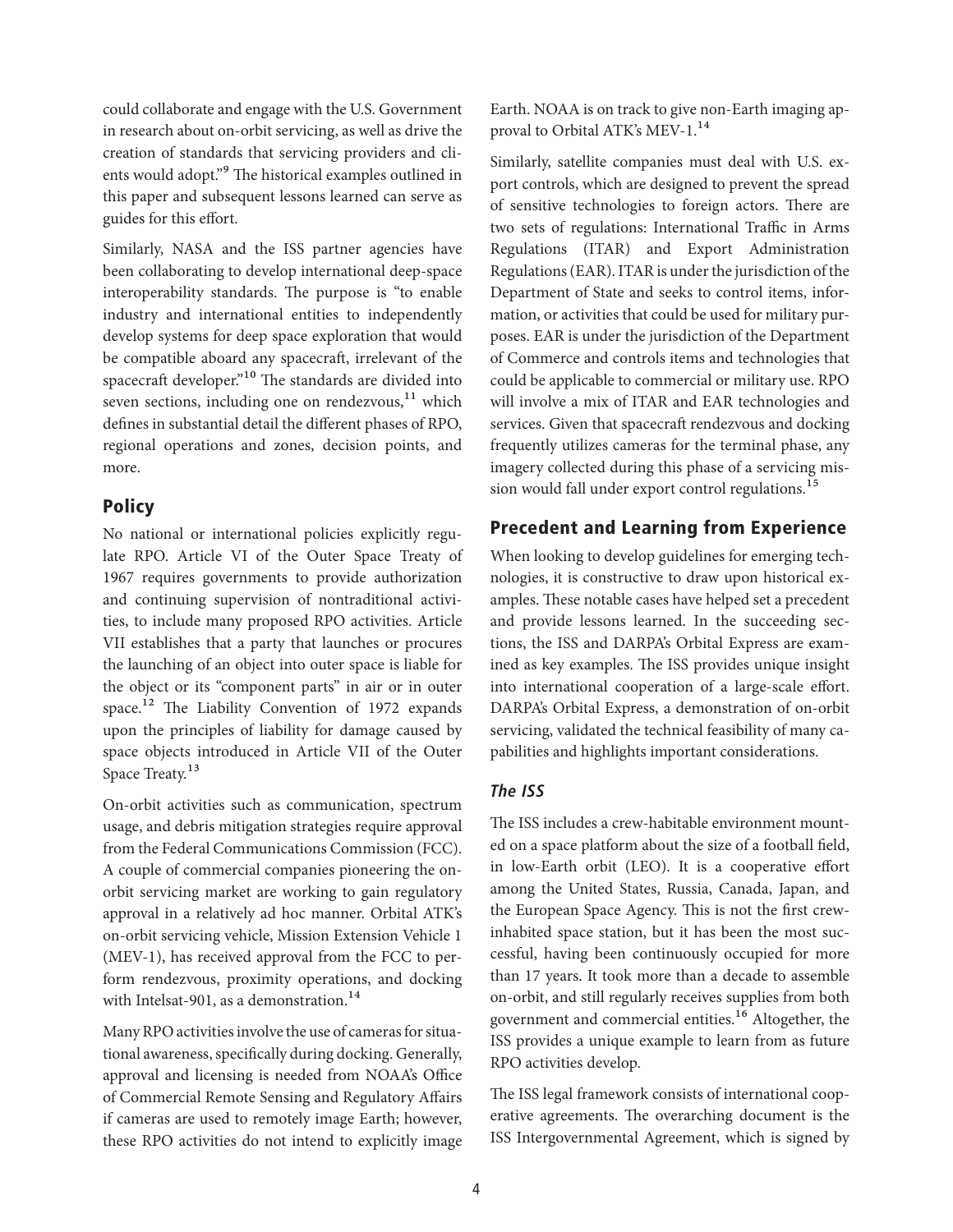14 governments and establishes the framework for the design, development, operation, and utilization of a permanently inhabited civil space station for peaceful purposes.<sup>17</sup> There are four memoranda of understanding between NASA and the partnering space agencies (ESA, CSA, Roscosmos, and JAXA) that describe the roles and responsibilities of each agency. And finally, there are bilateral arrangements that detail how to carry out specific components of the memoranda of understanding.<sup>18</sup>

The Russians were the last to be added, shortly after the breakup of the Soviet Union. In addition to the challenges of bringing in a new partner, NASA had to work within the bounds of export control regulations that needed to be updated to allow for the exchange of technical data with the Russians. This required lawyers from NASA's General Counsel and what is now NASA's Office of International and Interagency Relations to come up with an approach for export control for the ISS. Traditionally, export jurisdiction fell under the Department of State (via ITAR); however, in the 1980s and 1990s, there was a push toward reclassifying civil space assets as commercial products and putting them under the jurisdiction of the Department of Commerce. In the end, NASA was able to treat commercial work aboard the ISS as falling under the jurisdiction of the Department of Commerce. This included a special, bulk license to exchange information with the Russians.<sup>19</sup>

Knowing it would be necessary for different vehicles to interface with the ISS, whether in its construction or for the transportation of astronauts and supplies, a Space Station Program document (SSP 50235) was created.<sup>20</sup> If an entity commits to a contractual agreement with the ISS, they are required to comply with the ISS's technical specifications. The document defines performance and interface requirements for visiting vehicles, stating:

The responsibility for developing space transportation systems and for making them technically and operationally compatible with the Space Station rests on the provider of the space transportation system. While attached to the ISS, or situated in a proximity of the station and requires ISS support, a [visiting vehicle] is considered to be part of the on-orbit Space Station and shall be compatible with the requirements of the System Specification for the International Space Station.20

To reduce the chance of collisions and to make the intent of nearby objects clear, the ISS has a nominal



Figure 1: (Left) The space around the ISS has an approach ellipsoid measuring 4 km in the in-track direction, and 2 km each in the radial and cross-track directions. (Right) Immediately surrounding the ISS is a 200 m, spherical keep-out zone.

approach ellipsoid around it in space. This ellipsoid extends four kilometers both in front and behind the ISS path and two kilometers above, below, and beside it. The ISS also has defined a 200-meter "keep-out" zone; external vehicles are only permitted to fly in this zone with approval and within a defined approach corridor. There are exceptions to the 200-meter rule, such as missions to survey the ISS.<sup>20</sup>

During final approach to the ISS, the visiting vehicle is generally required to stay at least 2 meters from any external structure. One primary exception is the docking interface with the Mobile Servicing System or Canadarm2. The visiting vehicle docking mechanism must enter a roughly 30 cm spherical capture volume at the docking point and remain there for up to two minutes to allow the Mobile Servicing System to capture and hold the spacecraft.<sup>21</sup>

The overarching philosophy for the ISS is that all operators ensure passive safety of the relative motion. Notionally, passive safety refers to a level of collision avoidance assurance in the event of a communication outage or other type of unanticipated event. Relative trajectories, in general, cannot be guaranteed to remain passively safe indefinitely. For the ISS, a collision avoidance maneuver must result in a trajectory that is passively safe for 24 hours, and once executed, must bring the visiting vehicle outside the approach ellipse within 90 minutes.<sup>22</sup>

Given the ISS's size and the proliferation of satellites in LEO, measures to avoid collisions are a necessity. In some instances, this can result in close approach agreements, such as with the Global Precipitation Measurement (GPM) mission, a joint U.S./Japanese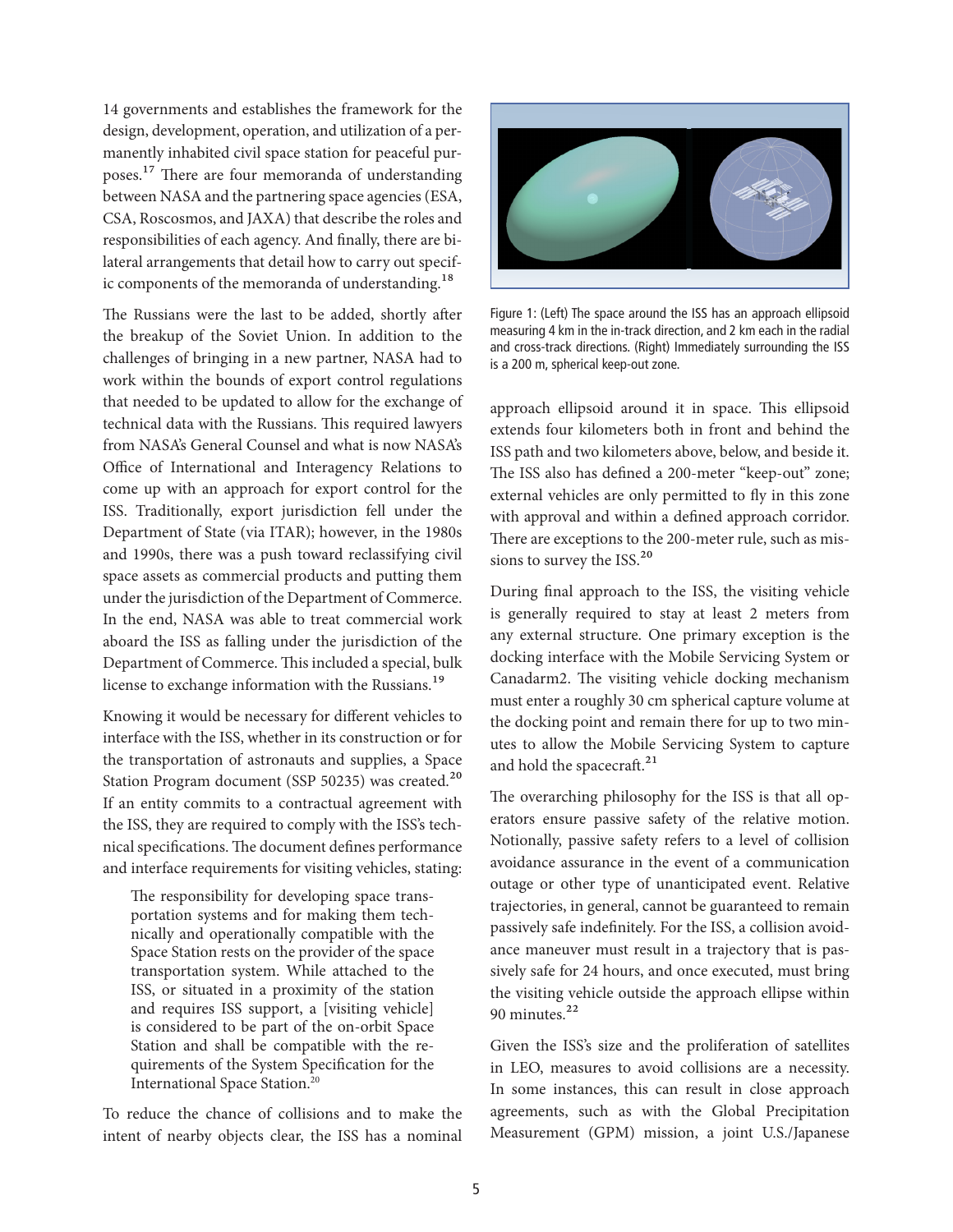project to observe global precipitation. The GPM and ISS fly in similar orbits, which led to the establishment of agreements to maintain situational awareness of the other's mission maneuver plans and to maintain current contact information for potential contingency situations. Additionally, the ISS routinely releases CubeSats, which led to CubeSat deployment agreements. The ISS plans these deployments months in advance and coordinates with GPM to minimize the risk of collisions.<sup>23</sup>

## *DARPA Orbital Express*

Orbital Express was a DARPA demonstration of autonomous RPO that flew in 2007. Specifically, DARPA sought to validate the technical feasibility of autonomous RPO pertaining to on-orbit servicing.<sup>24</sup> Orbital Express consisted of two vehicles, the Autonomous Space Transfer and Robotic Orbiter (ASTRO) and the Next-generation Satellite/Commodity Spacecraft (NextSat/CSC). As part of the demonstrations, Orbital Express performed transfers of hydrazine fuel, a battery replacement, and a flight computer orbital replacement unit.

Orbital Express performed completely autonomous RPO from distances of up to 200 km to physical docking, manipulation, and undocking. To accomplish each stage of the demonstration, Orbital Express employed a suite of redundant sensors that included narrow fieldof-view tracking sensors, wide field-of-view tracking sensors, infrared sensors, a laser rangefinder, and a laser-based tracking system. These sensors (used in different combinations depending on the stage of the demo) collectively provided complete relative trajectory and attitude knowledge for ASTRO.

During a planned proximity operation, there was a major failure in the sensor computer onboard ASTRO, nearly ending the demonstration early. The anomaly required significant effort on the part of the contractor and ground operators to develop solutions to circumvent the problem. The anomaly caused the navigation subsystem to reject new information. This caused previous navigation information, which intrinsically had error in it, to compound upon itself, further degrading the navigation fix. Consequently, ASTRO and NextSat had poor knowledge of their relative position, velocity, and attitude, making RPO hazardous.

A NASA postmortem technical report provided detailed findings, observations, lessons learned, and recommendations based on the Orbital Express anomaly and recovery.<sup>25</sup> They are broadly partitioned into three categories:

- 1. Navigation/flight software/sensor considerations
- 2. Preflight planning and vehicle testing considerations
- 3. Ground operation/ mission control considerations

Most striking among the various findings, lessons learned, and recommendations is the impact the navigation software had on the mission performance. A key issue with space-based navigation is that the precise state of a system (such as the relative position, velocity, and orientation of two spacecraft performing RPO) is rarely, if ever, known perfectly. The intrinsic errors in relative navigation require redundant, robust navigation systems with highly trained ground operators standing by during critical moments of the mission, such as docking.

*A key issue with space-based navigation is that the precise state of a system is rarely, if ever, known perfectly.…*

Another class of results that can inform future missions involves the importance of extensive preflight validation and verification of flight software. Key among these findings is that exquisite, high-fidelity simulation and testing should be performed as an integral part of the system requirements verification. Recommended simulation and testing addresses the fidelity with which the initial simulations of a system are performed, as well as the transition from computer modeling to hardware-inthe-loop testing. Preflight hardware-in-the-loop testing should be as realistic as possible, including the stresstesting on the navigation suite. During the development of Orbital Express, this level of fidelity was not available to the mission designers subject to time and budget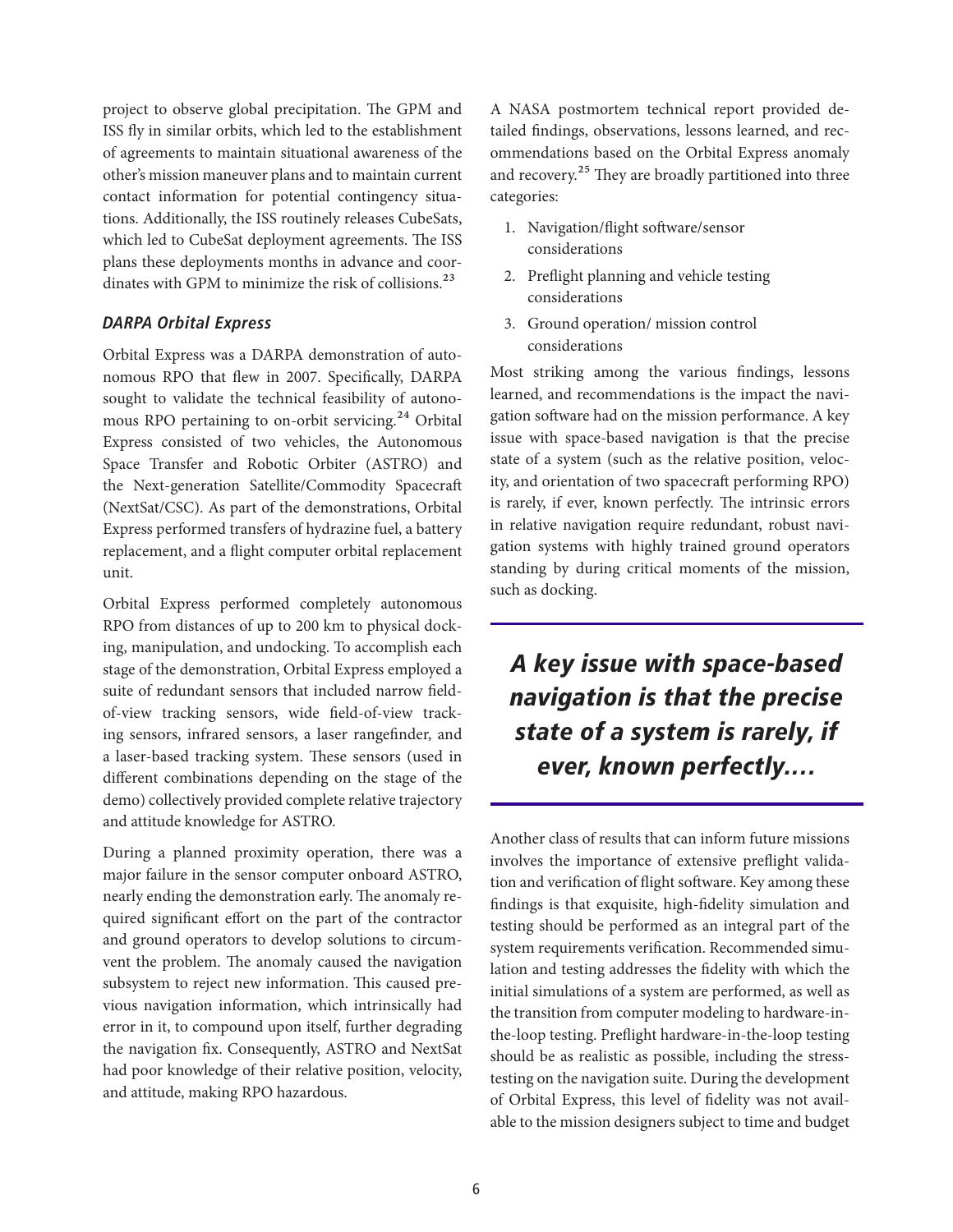constraints; however, as technology and testing systems have improved, this capability may be more readily available now.

Key to future RPO missions is the identification of varying levels of autonomy and authority. To construct these varying levels for Orbital Express, the mission planners made the following definitions:

- 1. **Authority to proceed (ATP)** refers to a step in the sequence of events in an activity where the spacecraft would stop operations and wait for ground approval to proceed. ATP was further partitioned into level 1 (minor events) and level 2 (major events).
- 2. **Authority** refers to ground operators selecting which ATPs to enforce. Authority was broken down into three more levels: stop at both ATP 1 and ATP 2; stop at ATP 2 only; and do not stop at ATP.
- 3. **Autonomy** refers to the combinations of activities and the enforcement of their associated authority levels (e.g., for a given sequence of events, how much authority did Orbital Express have during that sequence).

Using these definitions, the mission planners created seven different categories encompassing a range of autonomy levels; they ranged from level 0, ground adjudication of every single action on orbit, to level 6, in which the spacecraft performed multiple sequences of activities at authority level 3, potentially without any ground contact.

## *Other Examples*

In 2005, NASA deployed the Demonstration of Autonomous Rendezvous Technology (DART) spacecraft, which was designed to autonomously rendezvous with and maneuver around a designated communications satellite. DART performed as planned during the first eight hours of the demonstration, but then started using more propellant than expected. At 11 hours into the 24-hour mission, DART detected that it was out of propellant and initiated its retirement sequence and ended up colliding with the communications satellite it was intending to maneuver around. A subsequent mishap report found that incorrect navigational data onboard DART caused higher-than-expected propellant consumption. The mishap investigation board determined that inadequate guidance, navigation, and control software development processes played a major

role, in addition to a poorly managed risk posture and associated systems engineering.<sup>26</sup>

NASA's space shuttle program included a significant number of RPO exercises; from June 1983 to August 2005, 57 shuttle missions included at least one RPO objective. Autonomous RPO capability was established as a system requirement in 1974. It is interesting to note that this capability actually had humans in the loop, and referred to the *astronauts* executing a series of commands without positive mission control confirmation. This is a significant departure from autonomous RPO as defined in later demonstrations such as DART and Orbital Express. The limited onboard computing capability of the mid-1970s made autonomous maneuver planning a difficult requirement to meet.

Despite the large number of RPO exercises performed, the actual execution of these operations varied significantly. This variation between missions required extensive contingency analyses, making RPO anything but routine. The mission profiles enabled by RPO for the shuttle included various technology demonstrations, satellite servicing, deployment and retrieval of scientific payloads, retrieval of satellites for return to Earth, and docking with the Russian Mir space station and ISS.

# What Can We Learn?

The preceding section outlined important RPO examples from which a precedent has (potentially) been set and lessons learned. Important and common threads are outlined below.

## *Agreements and Specifications*

Given its size, purpose, and international underpinning, the ISS is a unique asset that can require visiting vehicles to conform to its specifications. As commercial servicing capabilities proliferate, they will be able to offer services to assets that are compatible with them. However, it is clearly in their interest to design interoperable servicing capabilities in conjunction with potential customers. Ultimately, consensus-based standards should inform how RPO interactions are defined. The ISS partners have a wealth of knowledge and experience and encompass a wide-range of stakeholders that should be utilized. Furthermore, the ISS's multiple agreements are necessary to outline the roles and responsibilities as well as to detail technical specifications.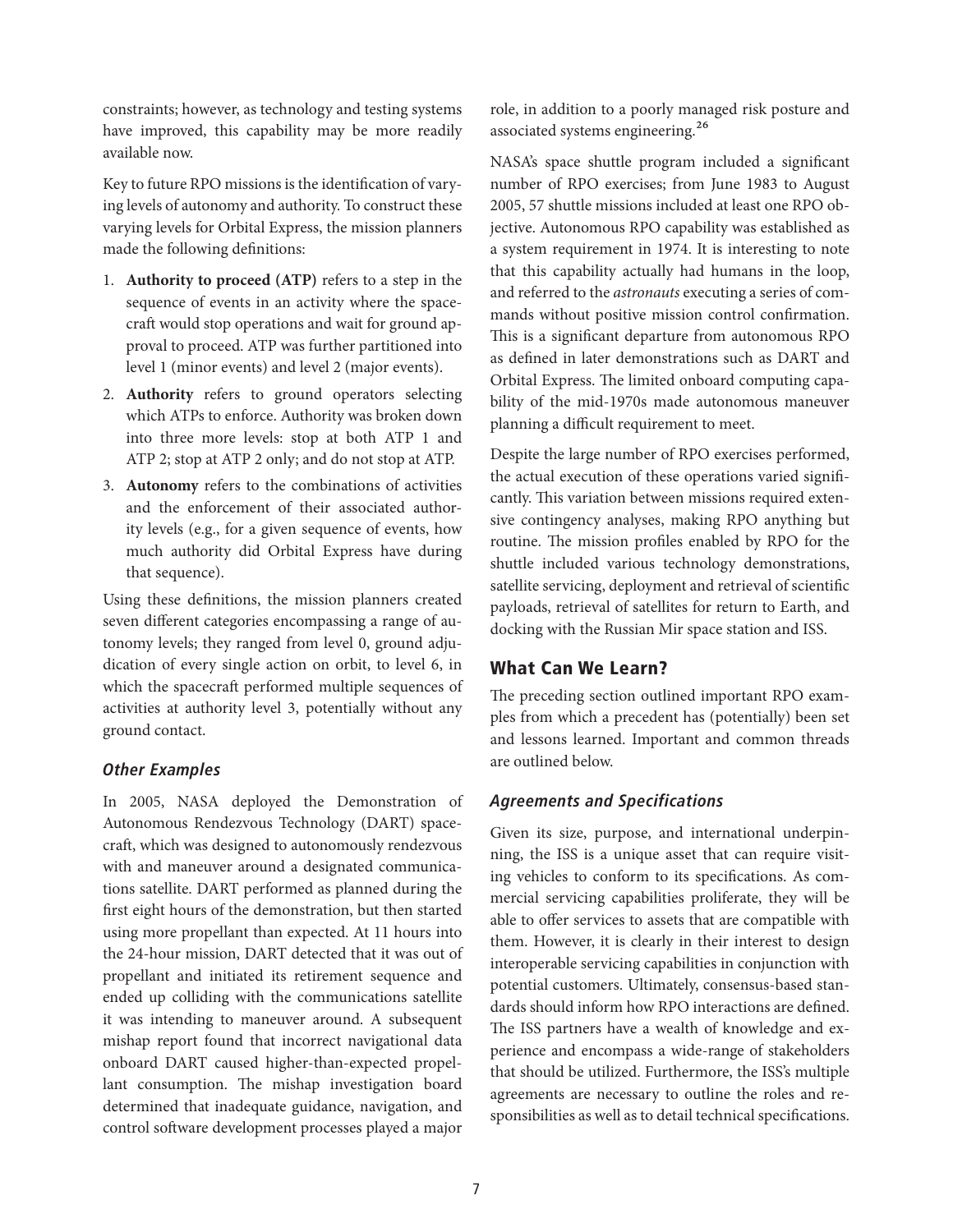This is a common approach for government-to-government collaborations.

Commercial companies also operate via contractual agreements. As an example, Orbital ATK has agreements with Intelsat to service a couple of their satellites.<sup>27</sup> Initial efforts to conceptualize and craft what this type of contractual and operational relationship could and should look like will set a precedent for this type of service. Important considerations include:

- ◆ **Regulatory approval.** Both the servicer and the servicee need licensing approval from the appropriate government agencies.
- ◆ **Export controls.** Observance of ITAR or EAR rules is required when dealing with foreign clients; this includes making sure images and technical specifications are only shared with the necessary people.
- ◆ **Autonomy.** The automated RPO processes, including authority-approval points, must be jointly understood and technically compatible.
- ◆ **Safety.** Passive safety protocols must be in place to avoid collisions.
- ◆ **Contingency plans.** Communication and recovery protocols should be established for response to anomalies and mishaps.
- ◆ **Quality control.** The owners and operators of the satellite being serviced may prefer a servicing satellite to surpass a certain fault-tolerance threshold.

#### *Ground Operations*

Ground support has been a critical component of every space mission to date. As autonomous RPO becomes more commonplace, the important role played by ground support will change, but will certainly endure.

During the shuttle's RPO demonstrations, the ground systems generated a significant number of the maneuver plans; "autonomous" maneuvers were those planned onboard. Ground systems are inherently more capable of onerous computing tasks, since they are not typically as severely constrained by size, weight, and power.

Orbital Express was a demonstration of autonomous RPO, yet the ground operators played a critical role in the success of the mission. Were it not for the ground team's timely intervention during the anomaly event, the system would have suffered severely degraded performance or even damage to the vehicles. In future RPO

missions—even autonomous ones—ground operations will likely be an important component. Additionally, Orbital Express defined the levels of autonomy in the system by the amount of ground intervention present in a mission sequence.

#### *Flight Navigation Software*

A common theme among the shuttle RPO, DART, and Orbital Express demonstrations is the vital role of software. Future RPO software must have extensive autonomous fault management and redundancy to provide gapless support through the duration of an RPO activity.

While the shuttle had a requirement for autonomous RPO (as defined in 1974), the limited computing power available made this a difficult requirement to satisfy. Additionally, during a software requirements overhaul in 1976, the computation of burns not supported by onboard navigation was moved to the ground control.

# *Future RPO software must have extensive autonomous fault management and redundancy to provide gapless support…*

Flight software—and more specifically, the interaction between the onboard estimate of the vehicle's state and the output from the navigation sensors—played a critical role in DART's inability to achieve its mission objectives. While the root cause of the software malfunction was eventually determined, the failure of DART emphasized the importance of highly detailed, thorough software-in-the-loop and hardware-in-the-loop testing for RPO flight software. Additionally, the mishap investigation board noted that poor documentation and software engineering yielded numerous errors that were found after the fact. Chief among the recommendations to NASA was that the simulations and mathematical models used to validate flight software be validated to the same level as the actual flight software.

The interaction between software and sensor inputs was again a prominent cause of operational difficulties for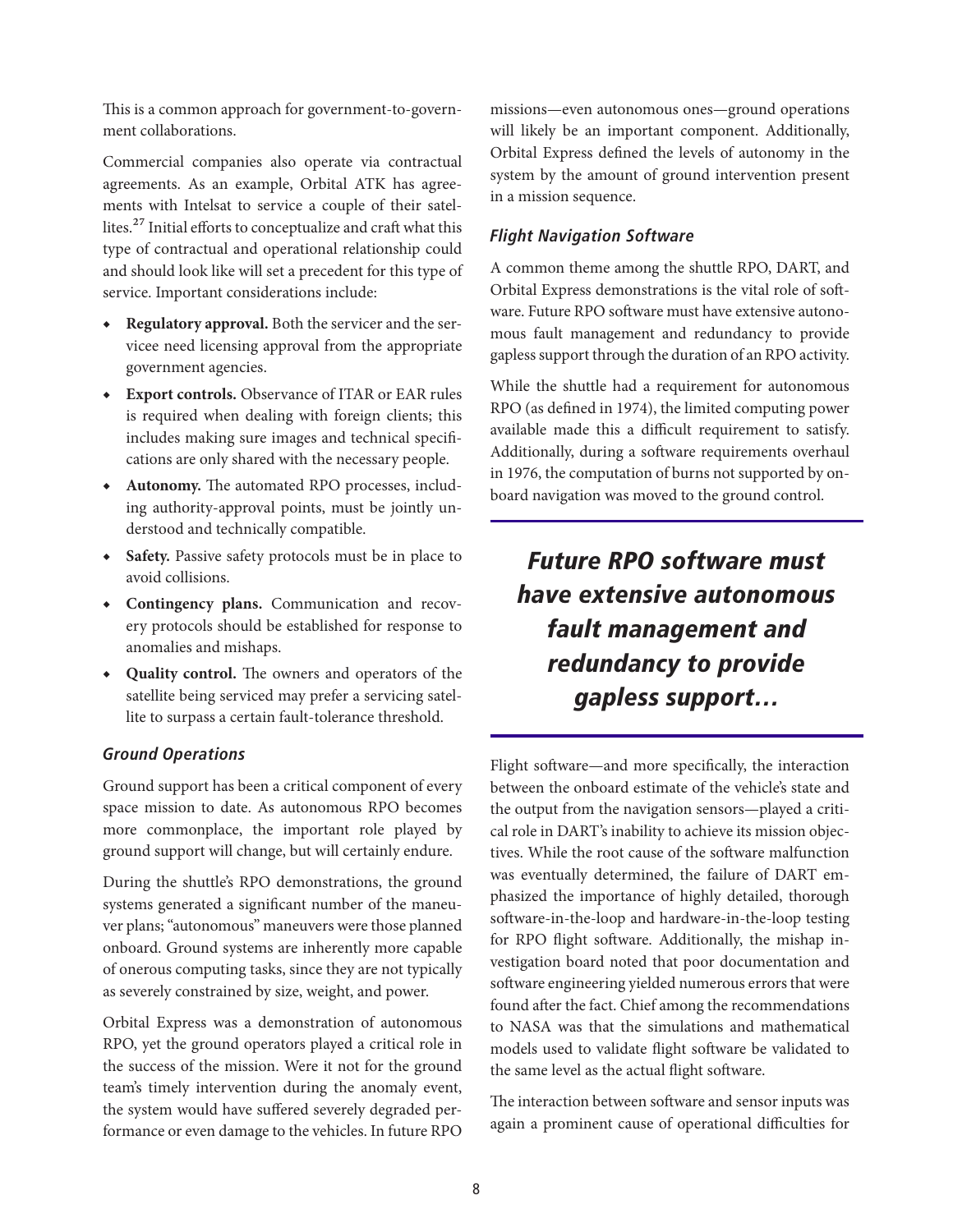Orbital Express. Recalling that, subject to budget and schedule constraints, an exquisite, high-fidelity hardware-in-the-loop simulation was not available, one may draw the conclusion that future RPO missions should allow budget and schedule margins during the requirements definition and verification phases. The up-front investment in validating and verifying the navigation and flight software has the potential to buy down a major risk component. Consequently, if made into an industry standard practice, this could dramatically improve mission assurance and the likelihood that future RPO missions can be safely integrated into existing space systems.

#### *Collision Avoidance and Relative Navigation*

Navigation and flight software also play a critical role in collision avoidance and relative navigation. We make the distinction between two types of collision avoidance, co-orbital and non-co-orbital. An example of the latter is the flight safety planning between the ISS and GPM. The two satellites are in different planes at the same altitude, which means that a collision between the ISS and GPM would have a high terminal velocity, much like the Iridium/Kosmos event of 2009, which resulted in a catastrophic debris event. Co-orbital collision avoidance refers to the prevention of two satellites bumping into each other during proximity flight. A co-orbital collision would resemble the 1997 Progress M-34/Mir collision, where the collision caused some structural damage to Mir that raised the question of crew habitability, but no notable debris was released.

For RPO, co-orbital collision avoidance and relative navigation are a function of both the flight software and fault management subsystems. Input from the navigation suite provides information needed to determine the relative positions and velocities of the individual vehicles. Information from relative navigation feeds into collision avoidance; if each vehicle knows where the other is, they may be able to discern where *not* to go. The ISS provides a great example of this with the requirement that no visiting vehicle shall come within two meters of any surface of the ISS. Satisfaction of this requirement mandates that the visiting vehicle have precision knowledge of the relative position and velocity, which in turn is used to avoid collision.

Orbital Express demonstrated the important role that fault management plays in collision avoidance. The

navigation system failure precluded Orbital Express from maintaining the requisite position and velocity knowledge, which raised the question of whether ASTRO would collide with NextSat. A collision was avoided through meticulous ground intervention; however, a fully autonomous RPO system will require a significant amount of fault management to handle the myriad ways system errors can occur. System-level go/ no-go decisions should be an integral part of the flight software so that in the event of a sensor malfunction leading to degraded relative navigation, the system can respond appropriately, even in the absence of positive ground contact.

#### *Autonomy*

In 1974, as the shuttle was being developed, autonomous operations referred to the astronauts performing maneuver computations with little ground intervention. Thirty years later, autonomous operations referred to a robotic satellite such as DART performing its own maneuver computations with little or no human involvement. Orbital Express extended the concept of autonomous operations further by introducing different levels of autonomy.

Truly autonomous RPO requires input from a navigation suite, a robust method of processing these inputs and turning them into commands, and a defined set of flight-safety rules with support for various fault management CONOPS. Truly autonomous RPO is analogous to the highest level of autonomy demonstrated by Orbital Express—namely, no ground ATP for multiple activity sequences.

#### Conclusion

Past and present RPO activity offers lessons learned as we look to future on-orbit activities. Examining the ISS and DARPA's Orbital Express as well as NASA's DART and space shuttle, highlighted key considerations: the importance of ground operations, flight navigation software, collision avoidance and relative navigation, autonomy, and agreements and specifications. Guided by these considerations, the United States should facilitate the development of industry consensus standards for how RPO is conducted. The standards and norms of behavior should be dynamic to adapt to new lessons learned and future ideas of on-orbit activities.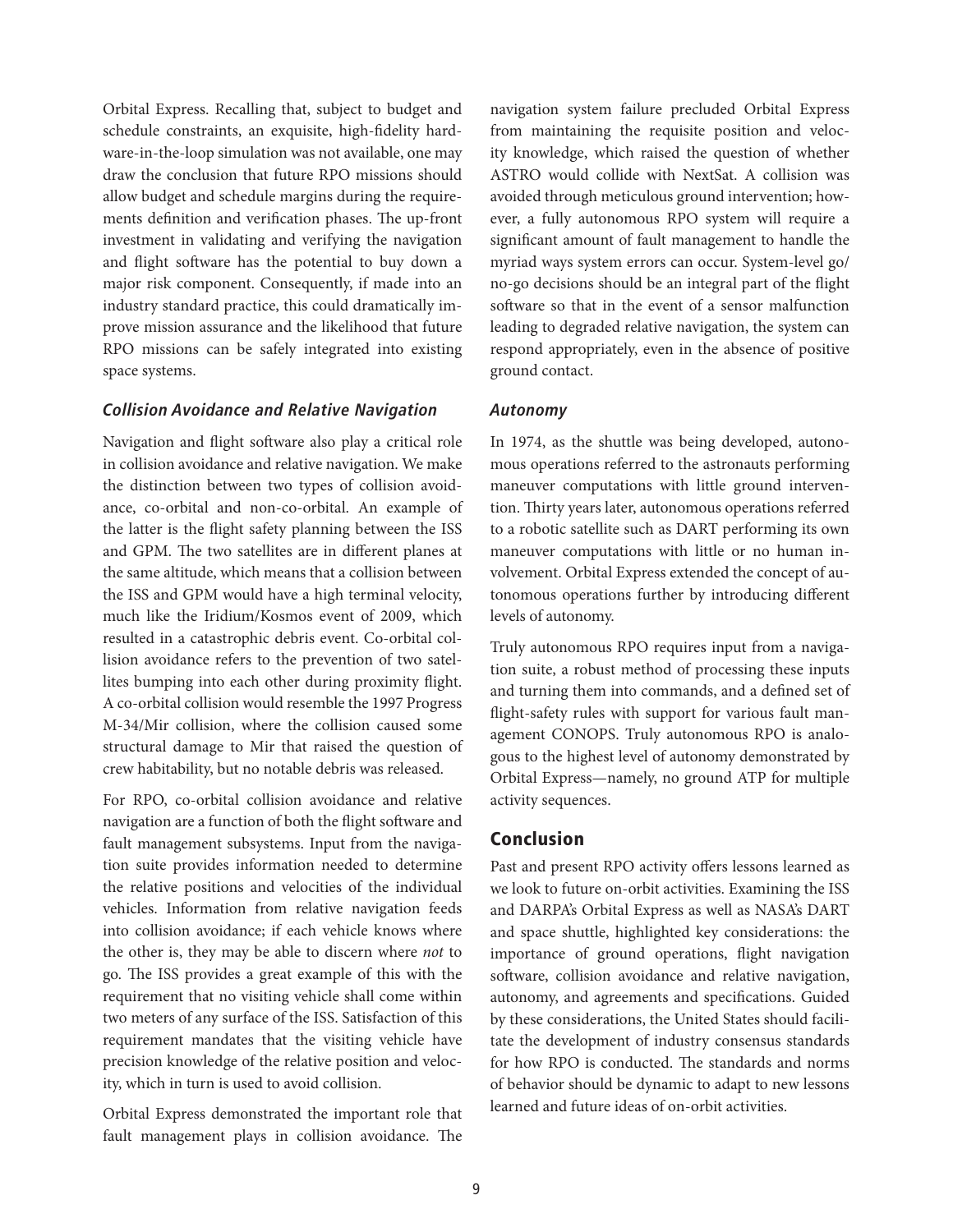Establishing defined behavior for RPO and gaining industry-wide concurrence will help standardize what constitutes safe flight. For example, this may include definitions of keep-out zones, the appropriate level of ground intervention for various operations, and notification procedures in the event of mishaps. Additionally, standardizing how RPO flight software is tested and validated will help build confidence across both the service provider and customer sides of the industry.

The lack of specific policy or guidance for RPO has meant that pioneering companies navigate a slow and ad hoc process to gain approval. A regulatory framework that is transparent and predictable is needed. The framework should support the use of consensus-driven standards and norms of behavior that will be crucial to safe and effective operations. It will need to address non-Earth imaging, export control issues, and notification for on-orbit flight plans.

This is an exciting time for the space community, as many commercial companies are planning new and innovative on-orbit activities that will require RPO. Consistency and predictability in on-orbit RPO will create a safer environment for all stakeholders.

# References

- <sup>1</sup> "Restore-L Robotic Servicing Mission," NASA; [https://](https://sspd.gsfc.nasa.gov/restore-l.html) [sspd.gsfc.nasa.gov/restore-l.html.](https://sspd.gsfc.nasa.gov/restore-l.html)
- <sup>2</sup> "Robotic Servicing of Geosynchronous Satellites," DARPA; [https://www.darpa.mil/program/robotic](https://www.darpa.mil/program/robotic- servicing- of- geosynchronous-satellites)[servicing-of-geosynchronous-satellites.](https://www.darpa.mil/program/robotic- servicing- of- geosynchronous-satellites)
- 3 Burns et al. "TechSat-21: Formation Design, Control, and Simulation, 2000.
- 4 Brown and Eremenko, "The Value Proposition for Fractionated Space Architectures," 2006.
- 5 "Brane Craft Proposal Wins 2017 NASA Innovative Advanced Concepts Phase II Award, The Aerospace Corporation; [http://www.aerospace.org/news/](http://www.aerospace.org/news/highlights/brane-craft-proposal-wins-2017-nasa-innovative-advanced-concepts-phase-ii-award/) [highlights/brane-craft-proposal-wins-2017-nasa](http://www.aerospace.org/news/highlights/brane-craft-proposal-wins-2017-nasa-innovative-advanced-concepts-phase-ii-award/)[innovative-advanced-concepts-phase-ii-award/](http://www.aerospace.org/news/highlights/brane-craft-proposal-wins-2017-nasa-innovative-advanced-concepts-phase-ii-award/).
- 6 "Active Debris Removal: Recent Progress and Current Trends." C. Bonnal, J. Ruault, M. Desjean. *Acta Astronautica*, Vol. 85, pp. 51–60, 2013.
- 7 [https://www.nasa.gov/multimedia/imagegallery/image\\_](https://www.nasa.gov/multimedia/imagegallery/image_feature_709.html) [feature\\_709.html](https://www.nasa.gov/multimedia/imagegallery/image_feature_709.html).
- 8 [https://www.nasa.gov/image-feature/march-16-1966](https://www.nasa.gov/image-feature/march-16-1966-geminis-first-docking-of-two-spacecraft-in-earth-orbit) [geminis-first-docking-of-two-spacecraft-in-earth-orbit.](https://www.nasa.gov/image-feature/march-16-1966-geminis-first-docking-of-two-spacecraft-in-earth-orbit)
- 9 [https://www.darpa.mil/news-events/2017-10-04.](https://www.darpa.mil/news-events/2017-10-04)
- <sup>10</sup> [https://www.internationaldeepspacestandards.com.](https://www.internationaldeepspacestandards.com)
- <sup>11</sup> International Rendezvous System Interoperability Standards (IRSIS) Draft C, February 2018; [https://www.](https://www.internationaldeepspacestandards.com/wp-content/uploads/sites/45/2018/02/Rendezvous_020918_R1.pdf) [internationaldeepspacestandards.com/wp-content/](https://www.internationaldeepspacestandards.com/wp-content/uploads/sites/45/2018/02/Rendezvous_020918_R1.pdf) [uploads/sites/45/2018/02/Rendezvous\\_020918\\_R1.pdf](https://www.internationaldeepspacestandards.com/wp-content/uploads/sites/45/2018/02/Rendezvous_020918_R1.pdf).
- <sup>12</sup> Treaty on Principles Governing the Activities of States in the Exploration and Use of Outer Space, including the Moon and Other Celestial Bodies, January 27, 1967.
- 13 Convention on International Liability for Damage Caused by Space Objects, September 1972; [http://](http://www.unoosa.org/oosa/en/ourwork/spacelaw/treaties/introliability-convention.html) [www.unoosa.org/oosa/en/ourwork/spacelaw/treaties/](http://www.unoosa.org/oosa/en/ourwork/spacelaw/treaties/introliability-convention.html) [introliability-convention.html](http://www.unoosa.org/oosa/en/ourwork/spacelaw/treaties/introliability-convention.html).
- 14 Henry, Caleb, "FCC begins approval of Orbital ATK satellite-servicing mission for Intelsat-901," *Space News,* 2017; [http://spacenews.com/fcc-begins-approval-of](http://spacenews.com/fcc-begins-approval-of-orbital-atk-satellite-servicing-mission-for-intelsat-901/)[orbital-atk-satellite-servicing-mission-for-intelsat-901/](http://spacenews.com/fcc-begins-approval-of-orbital-atk-satellite-servicing-mission-for-intelsat-901/)
- 15 *Introduction to U.S. Export Controls for the Commercial Space Industry*, 2nd Edition, 2017); [http://www.space.](http://www.space.commerce.gov/wp-content/uploads/2017-export-controls-guidebook.pdf) [commerce.gov/wp-content/uploads/2017-export](http://www.space.commerce.gov/wp-content/uploads/2017-export-controls-guidebook.pdf)[controls-guidebook.pdf](http://www.space.commerce.gov/wp-content/uploads/2017-export-controls-guidebook.pdf).
- 16 Visiting Vehicle Launches, Arrivals and Departures [https://www.nasa.gov/feature/visiting-vehicle-launches](https://www.nasa.gov/feature/visiting-vehicle-launches-arrivals-and-departures)[arrivals-and-departures](https://www.nasa.gov/feature/visiting-vehicle-launches-arrivals-and-departures)
- <sup>17</sup> Agreement between the United States of America and Other governments; [https://www.state.gov/documents/](https://www.state.gov/documents/organization/107683.pdf) [organization/107683.pdf](https://www.state.gov/documents/organization/107683.pdf).
- 18 ESA website about ISS; [http://www.esa.int/Our\\_](http://www.esa.int/Our_Activities/Human_Spaceflight/International_Space_Station/International_Space_Station_legal_framework) [Activities/Human\\_Spaceflight/International\\_Space\\_](http://www.esa.int/Our_Activities/Human_Spaceflight/International_Space_Station/International_Space_Station_legal_framework) [Station/International\\_Space\\_Station\\_legal\\_framework](http://www.esa.int/Our_Activities/Human_Spaceflight/International_Space_Station/International_Space_Station_legal_framework).
- 19 NASA Johnson Space Center Oral History Project, Melanie Saunders; [https://www.jsc.nasa.gov/history/](https://www.jsc.nasa.gov/history/oral_histories/ISS/SaundersM/saundersm.htm) [oral\\_histories/ISS/SaundersM/saundersm.htm](https://www.jsc.nasa.gov/history/oral_histories/ISS/SaundersM/saundersm.htm).
- 20 Interface Definition Document (IDD) for International Space Station (ISS) Visiting Vehicles (VVs), International Space Station Program Office, SSP 50235, Feb. 10, 2000.
- <sup>21</sup> "Designing and Validating Proximity Operations Rendezvous and Approach Trajectories for the Cygnus Mission," P. Miotto et al., AIAA Guidance, Navigation, and Control Conference, August 2010.
- 22 "ISS Rendezvous, Proximity Operations, Docking, and Berthing Considerations," A. DuPont, NASA/JSC/ Aeroscience and Flight Mechanics Division, 2015.
- 23 Pawloski, J. et al., "Global Precipitation Measurement (GPM) and International space Station (ISS) Coordination for CubeSat Deployments to Minimize Collision Risk," Advanced Maui Optical and Space Surveillance Technologies conferences, 2016.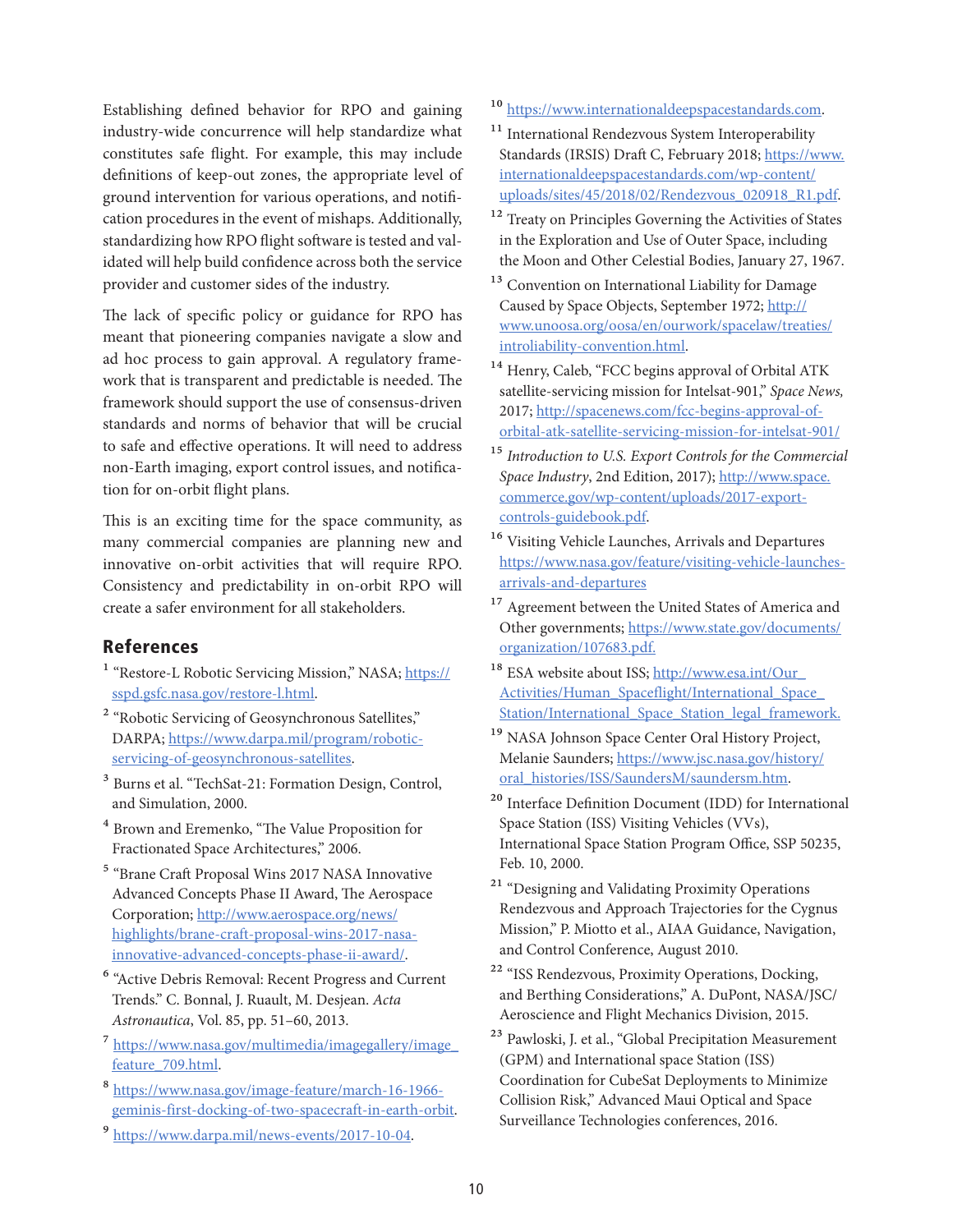24 Orbital Express Factsheet; [http://archive.darpa.mil/](http://archive.darpa.mil/orbitalexpress/pdf/oe_fact_sheet_final.pdf) [orbitalexpress/pdf/oe\\_fact\\_sheet\\_final.pdf](http://archive.darpa.mil/orbitalexpress/pdf/oe_fact_sheet_final.pdf).

- 25 Dennehy, C. and Carpenter, J., "A Summary of the Rendezvous, Proximity Operations, Docking, and Undocking (RPODU) Lessons Learned from the Defense Advanced Research Project Agency (DARPA) Orbital Express (OE) Demonstration System Mission," NASA/TM-20110217088, April 2011.
- 26 Overview of the DART Mishap Investigation Results; [https://www.nasa.gov/pdf/148072main\\_DART\\_](https://www.nasa.gov/pdf/148072main_DART_mishap_overview.pdf) [mishap\\_overview.pdf.](https://www.nasa.gov/pdf/148072main_DART_mishap_overview.pdf)
- 27 [http://spacenews.com/orbital-atk-lands-second](http://spacenews.com/orbital-atk-lands-second-intelsat-satellite-servicing-deal/)[intelsat-satellite-servicing-deal/.](http://spacenews.com/orbital-atk-lands-second-intelsat-satellite-servicing-deal/)